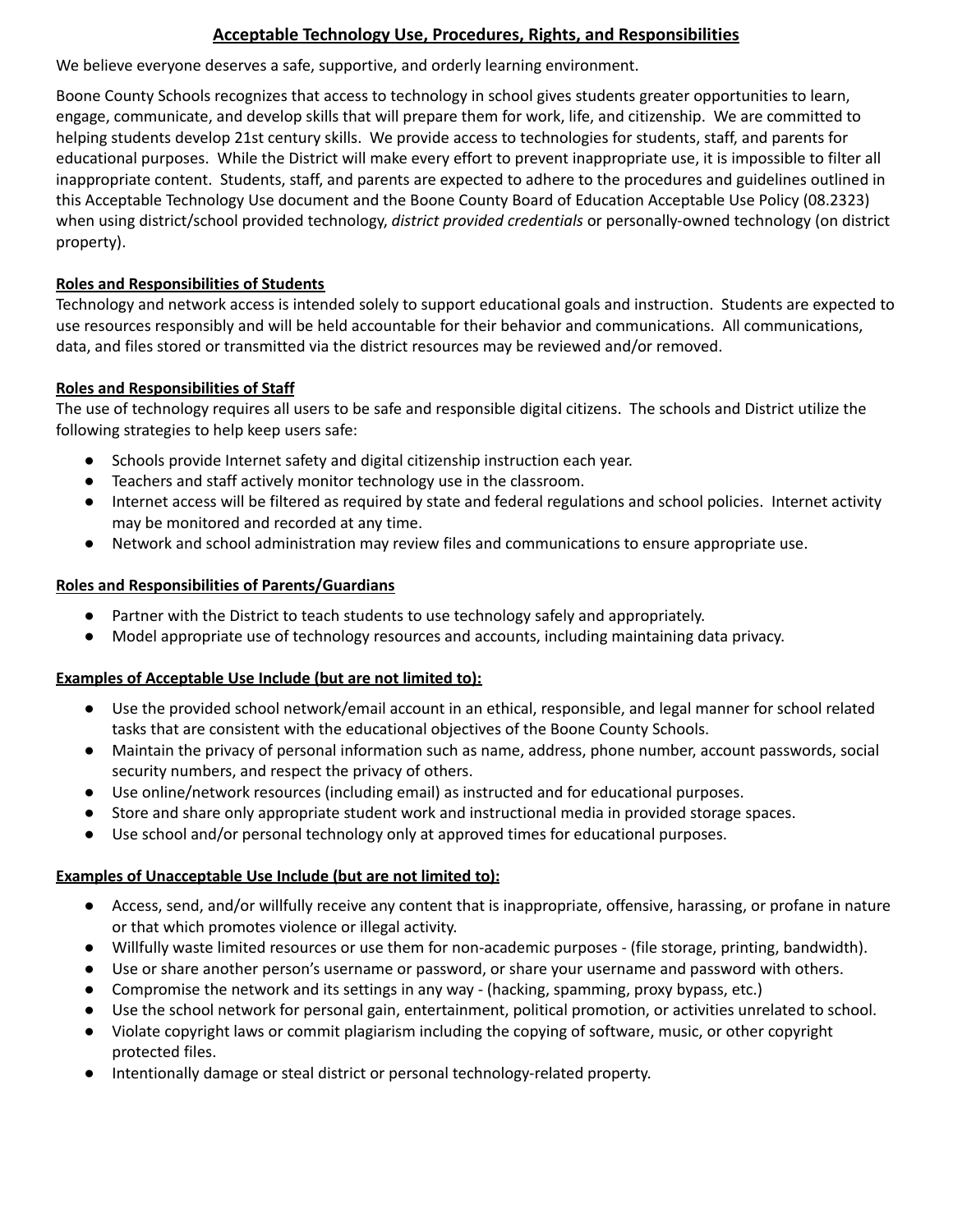- Engage in cyberbullying, harassment, or disrespectful conduct toward others.
- Record, transmit, or post images/sound/video of a person or persons during school activities and/or hours, unless otherwise directed by a teacher for a specific educational purpose.
- Teachers friending and/or following students on social media used for personal purposes.
- Obtain network/Internet/program access using another user's personal login credentials.

#### **District-Owned Devices**

Staff and students may be assigned district-owned mobile devices (laptops/Chromebooks) and chargers. These devices may go home as instructional needs require. Staff and students assume financial responsibility for damages incurred outside of normal, responsible use or theft of district property. Per 08.2323 in Board Policy, individuals shall reimburse the Board for repair or replacement of district property lost, stolen, damaged or vandalized while under their care. Repair/replacement costs will be quoted by the appropriate vendor for pricing.

#### **Personally-Owned Devices Connected to the District Network**

Students meeting building requirements and having a signed Acceptable Use Form (page 1) may be allowed to connect their personally-owned devices to the district provided Internet. Internet access via the district network will be filtered, monitored, and will require students to log in using their district credentials. Parents/Guardians are responsible for what students may access through any non-district wi-fi or cellular connections. The District is not responsible for service, support, damage to, or loss of personal devices. Students are expected to use devices for educational purposes and only with consent of school staff.

## **Online Activity**

Internet-based resources that can enhance educational activities are growing in number each day. The District may provide access to sites or tools that support communication and collaboration with others in addition to general productivity. Students are reminded to communicate appropriately and safely via these resources and that communication may be monitored. Use of any website outside of the district's control is subject to their terms of use **and may require specific permission in addition to the Acceptable Use Form (page 1).**

Online activity is filtered using Lightspeed Systems Web Filter. When students are logged into Chrome using their school credentials, all online activity is filtered using Lightspeed Systems Web Filter. This applies to all devices whether school owned or otherwise that a student may log into: district device, home device, device at the public library, etc.

#### **Violations of the Acceptable Use Policy**

Upon enrollment, all students will have access to a user account, where they will be given network access, an email account, and network storage space. Students who violate the Acceptable Use Policy (08.2323) or the Telecommunication Devices Policy (09.4261) are subject to disciplinary action per the Code of Conduct.

#### **Consent for Use**

By signing the form, Acceptable Use Form (page 1), you hereby accept and agree that your child's rights to use the electronic resource provided by the District and/or the Kentucky Department of Education (KDE) are subject to the terms and conditions set forth in District policy/procedure. Please also be advised that data stored in relation to such services is managed by the District pursuant to policy 08.2323 and accompanying procedures. You also understand that the e-mail address provided to your child can also be used to access other electronic services or technologies that may or may not be sponsored by the District, which provide features such as online storage, online communications and collaborations, and instant messaging. Use of those services are subject to either standard consumer terms of use or a standard consent model. Data stored in those systems, where applicable, may be managed pursuant to the agreement between KDE and designated service providers or between the end user and the service provider. Before your child can use online services, he/she must accept the service agreement and, in certain cases, obtain your consent.